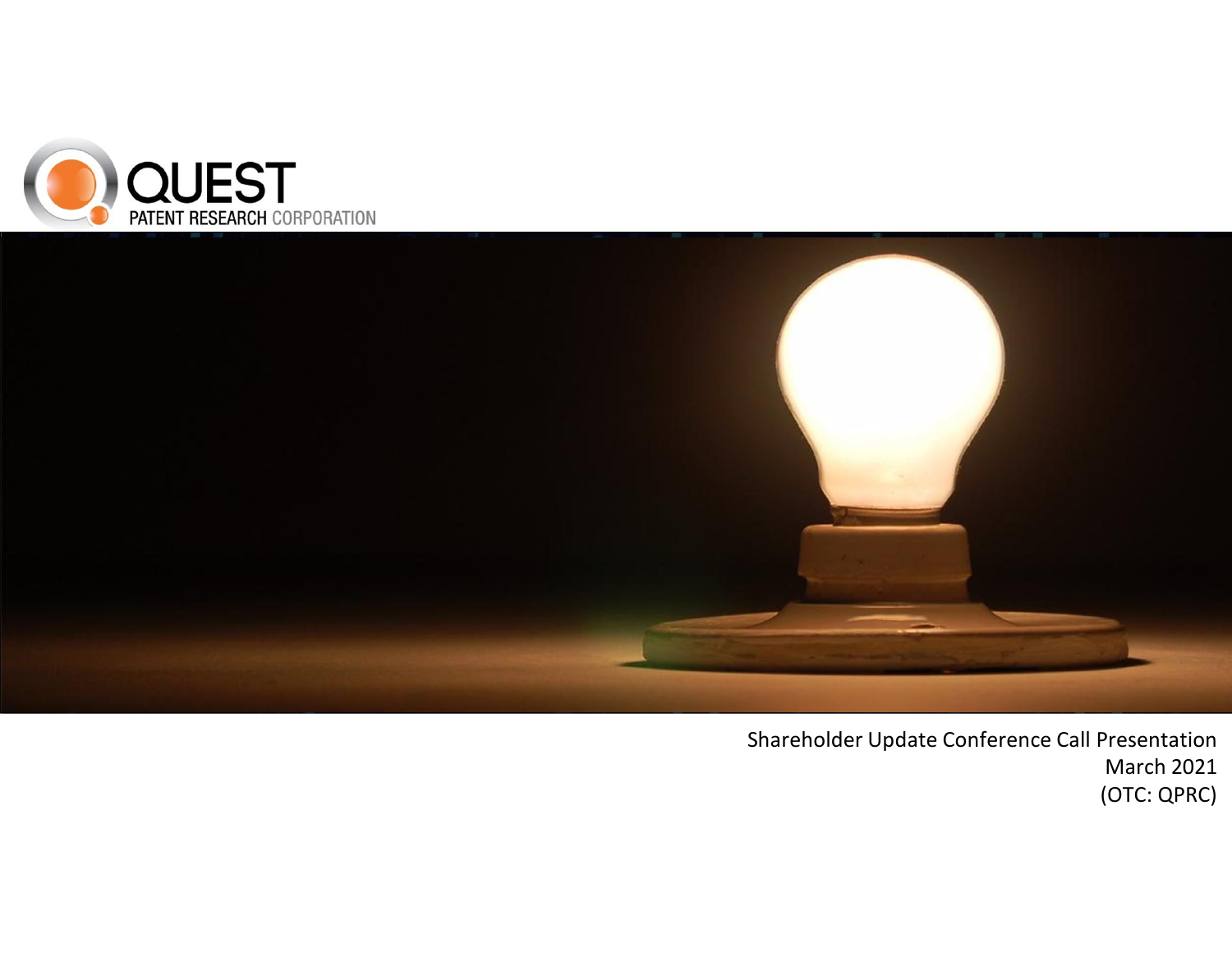### Forward-looking Statement

This presentation contains certain forward-looking statements. All statements that address our operating performance, events or developments that we expect or anticipate occurring in the future are forward-looking statements. These forward-looking statements are based on Management's beliefs and assumptions and not on information currently available to management. Management believes these forward-looking statements are reasonable as of when made. However, you should not place undue reliance on any such forward-looking statements, because such statements speak only as of the date when made.

Forward-looking statements are inherently subject to certain risks, trends and uncertainties, many of which the Company cannot predict with accuracy and some of which the Company might not even anticipate, and involve factors that may cause actual results to differ materially from those projected or suggested, including its ability to operate profitably, to acquire intellectual property rights which are acceptable to its funding source, its ability to generate revenue from its intellectual property and to generate cash flow from its operations, the structure of its agreements with its funding source and its former lenders and counsel, which limit the amount of cash available to the Company, and the Company can give no assurance as to whether or when it will generate cash from any intellectual property purchased by the Company, the Company's ability to monetize its existing intellectual property and any future intellectual property it may acquire. To the extent that this presentation refers to profits, although this is the Company's goal, the Company's operations have consistently operated at a loss and the Company cannot give any assurance that it can or will ever operate profitably or have positive cash flows from operations. Readers are cautioned not to place undue reliance on these forward-looking statements and are advised to consider the factors listed above together with the additional factors under the heading "Risk Factors" and "Management's Discussion and Analysis of Financial Condition and Results of Operations" in the Company's Annual Reports on Form 10-K, and "Management's Discussion and Analysis of Financial Condition and Results of Operations" in the Company's Quarterly Reports on Form 10-Q for the quarter ended September 30, 2021. Except as expressly required by applicable securities law, the Company disclaims any intention or obligation to update or revise any forward-looking statements whether as a result of new information, future events or otherwise.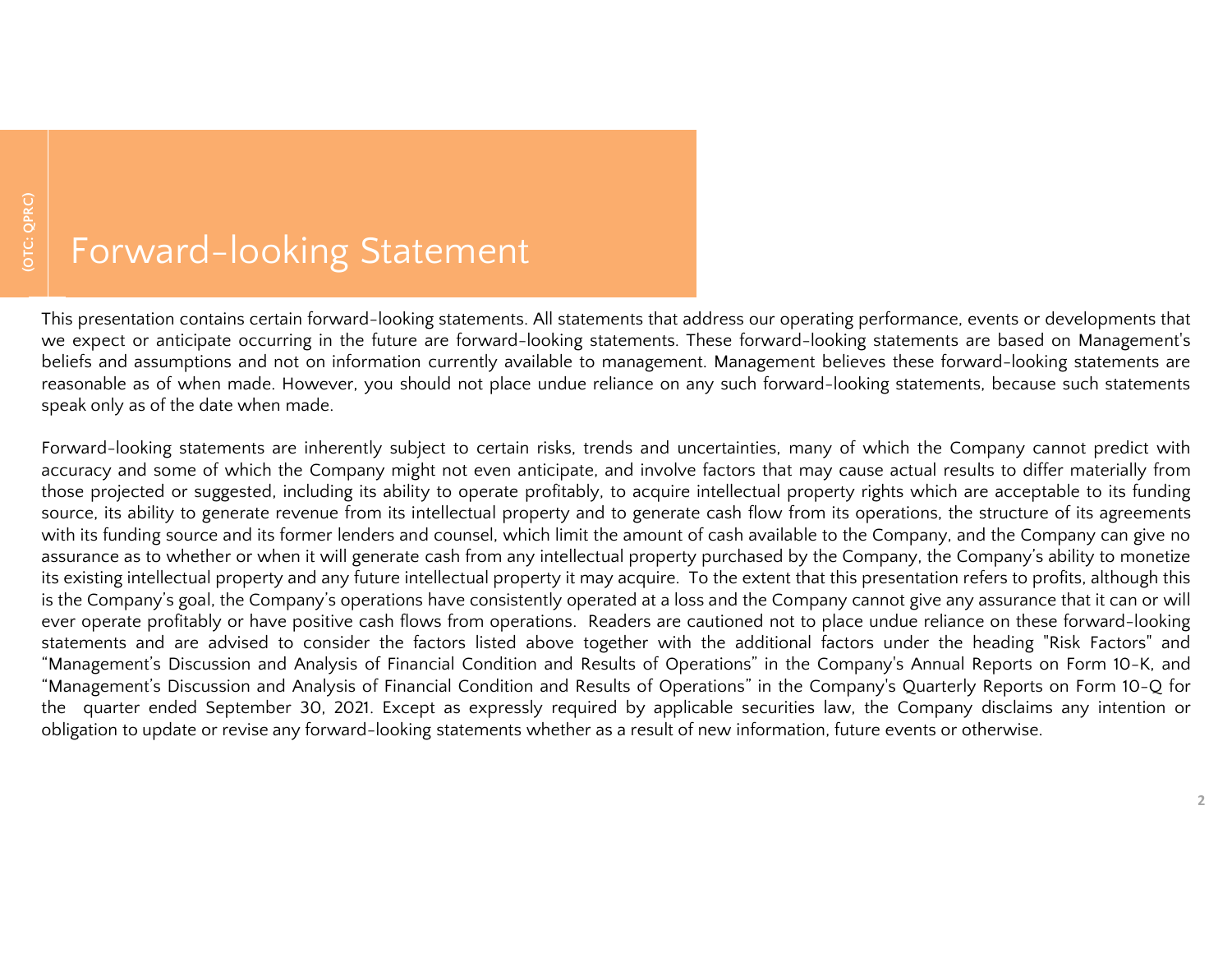

**(OTC: QPRC)**

(OTC: QPRC)

### **Table of Contents**

- I. Quest Patent Research Corporation Overview
- II. Overview and Discussion of Strategic Actions
	- A. \$27 Million Capital Facility available for Acquisition Capital
	- B. Extinguishment of 10% Secured Convertible Note^
	- C. Engaged Experts & Bolstered Corporate Governance
- III. Summary & Conclusion
- IV. Q&A

^References throughout are to the Company's 10% secured convertible note to Intelligent Partners LLC, as transferee of the secured convertible notes issued to United Wireless Holdings, Inc., pursuant to the securities purchase agreement dated October 22, 2015 between the Company and United Wireless, as more fully described in the Company's financial statements for the year ended December 31, 2019 and extinguished pursuant to the restructure agreement dated February 19, 2021 between the Company and Intelligent Partners LLC, as more fully described in the Company's current report filed on Form 8-K on February 24, 2021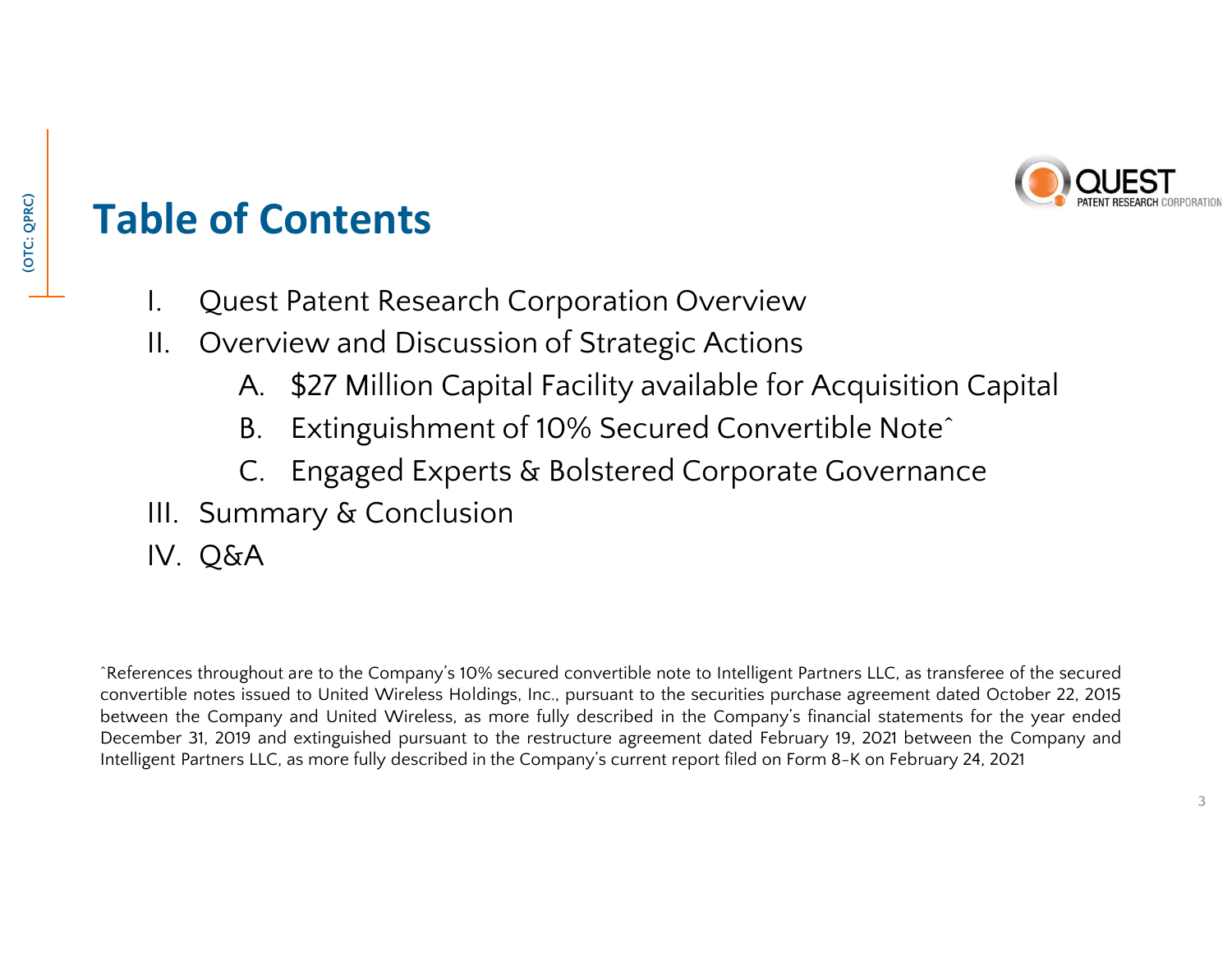

### **Corporate Overview**

- IP Asset Manager
- Access, Diligence, Acquisition
- Grew portfolio from 1 to over 150 patents
- 70+ licensing programs completed
- $"$  Access to capital needed to scale and diversify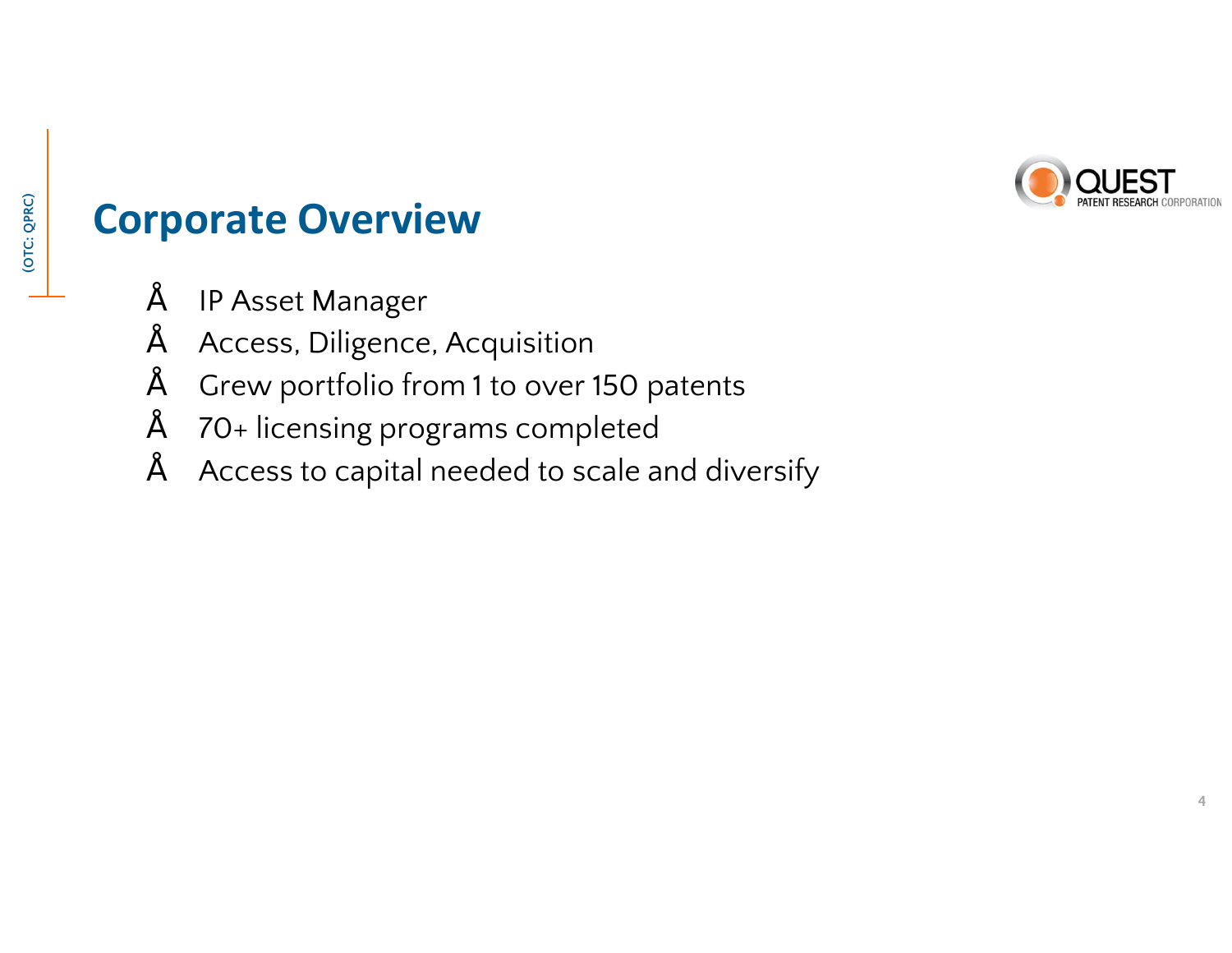

### **Overview and Introduction**

- Our call today is set to review several important actions taken on behalf of and for the benefit of the Company's stakeholders, which we believe well positions Quest going forward
- Management believes that the landscape for the investment in intellectual property remains extremely strong
	- While the legal landscape adapts to judicial and legislative events, licensing program metrics continue to reflect historic long term trendlines
	- The IP asset class remains non-correlated to traditional equity and fixed income assets and is a viable alternative in today's low interest rate environment
	- Success drivers remain sourcing, capital, licensing program structure, execution and scale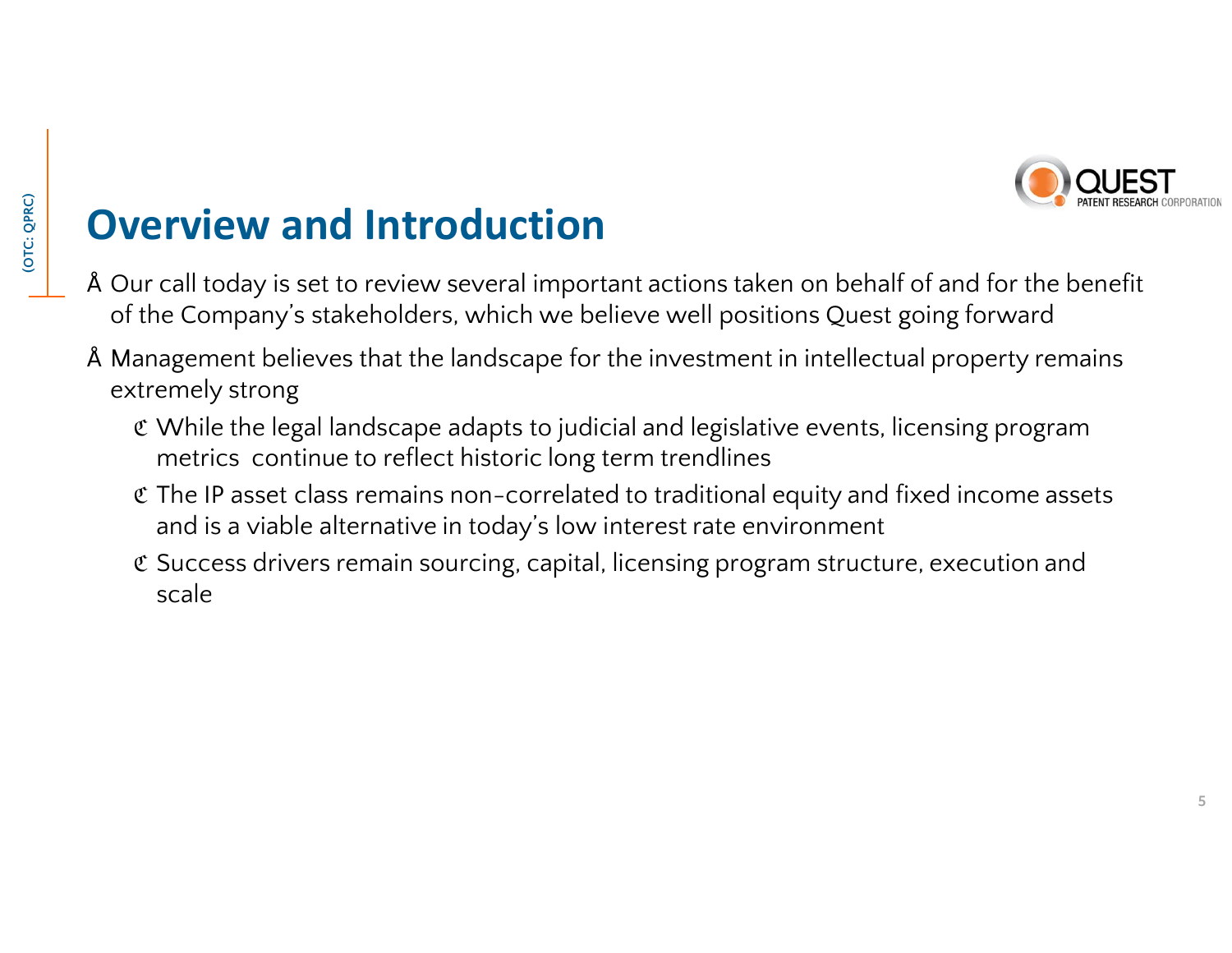

### **Overview and Introduction**

• Recently we entered into a series of agreements which include:

Securing an up to \$27 million capital facility with a recognized leader in litigation finance for IP asset acquisitions, subject to diligence and approval, with up to \$2 million being available for working capital, at the Company's discretion

Extinguished the Company's 10% Secured Convertible Note<sup> $\hat{ }$ </sup> in full in exchange for a cash payment, additional equity and a contingent interest in future net proceeds

Engaged a team of industry experts to help advise with ongoing strategic, growth and corporate finance initiatives – on terms that share risk and align the interests of all stakeholders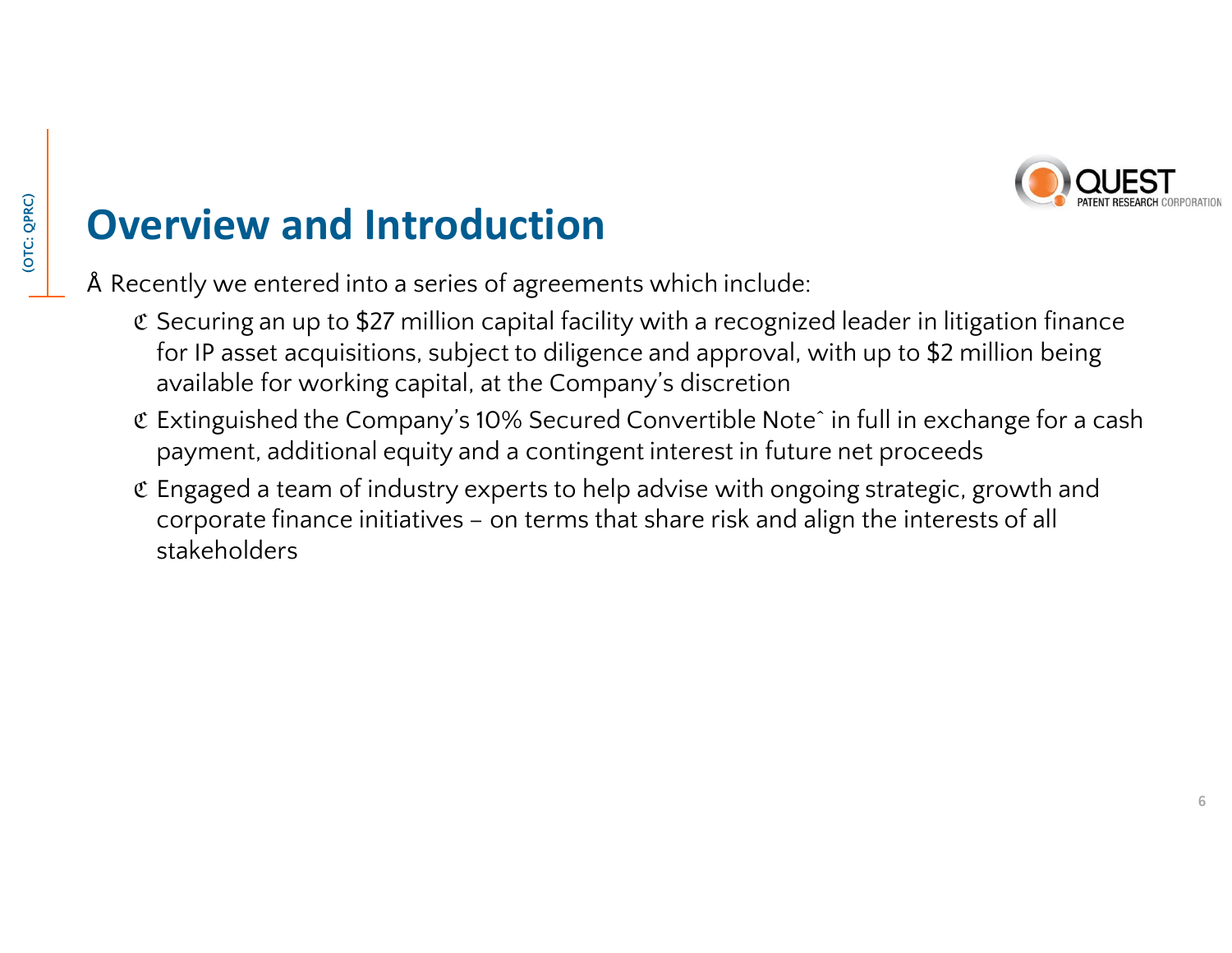

# **New \$27 million Capital Facility**

### **Key Objectives Actions Taken**

- Increase capital available to purchase and build a diversified portfolio of intellectual property assets
- Near term financial security and stability to facilitate ramp-up and deployment
- Structured to recognize and account for outcome risk and uncertainty in timing and amount of revenues
- 
- Entered into an up to \$27 million Capital Facility for the purchase of IP assets and, secondarily, as necessary, up to \$2m of which can be used for, working capital needs of the Company, providing stability and runway during early deployment.
- Shared Risk except in certain events of default, investment is non-recourse; returns are contingent upon and payable from net proceeds realized from monetization
- Alignment– Equity participation aligns the interest of investor and other stakeholders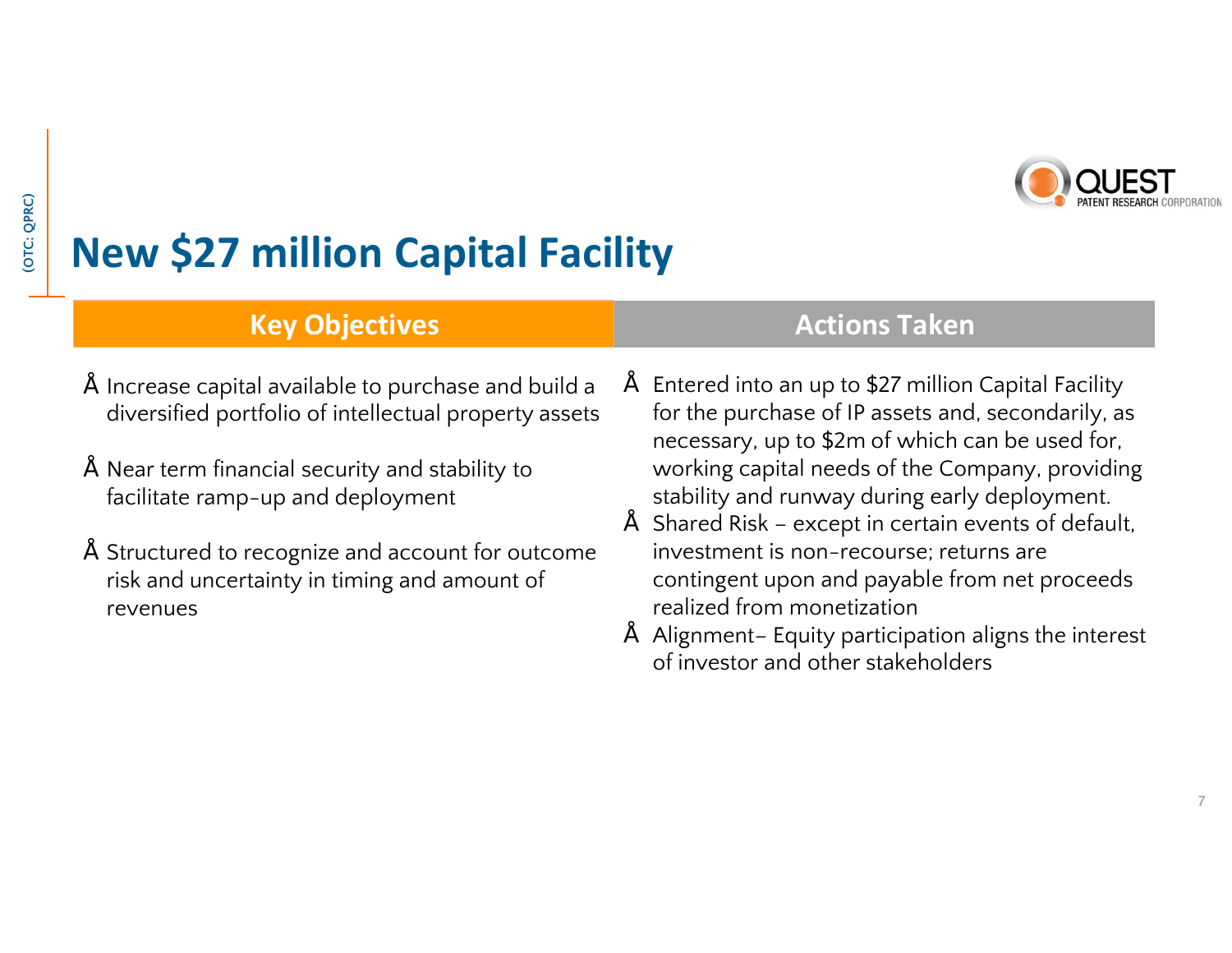

## **Extinguishment of existing 10% Promissory Note^**

#### **Key Objectives Actions Taken**

- Resolve the fundamental disconnect between the certainty of debt obligations and the uncertainty of the timing and amount of licensing revenues
- Eliminate debt service costs, their drain on free cash and the collateral impact the timing of mandatory payment obligations have on licensing program management

- Extinguished 10% Secured Convertible Note^
- Overall restructure of obligations to former noteholder
- Former noteholder granted additional equity contingent interest in future net proceeds
- No interest, maturity or mandatory periodic payment obligation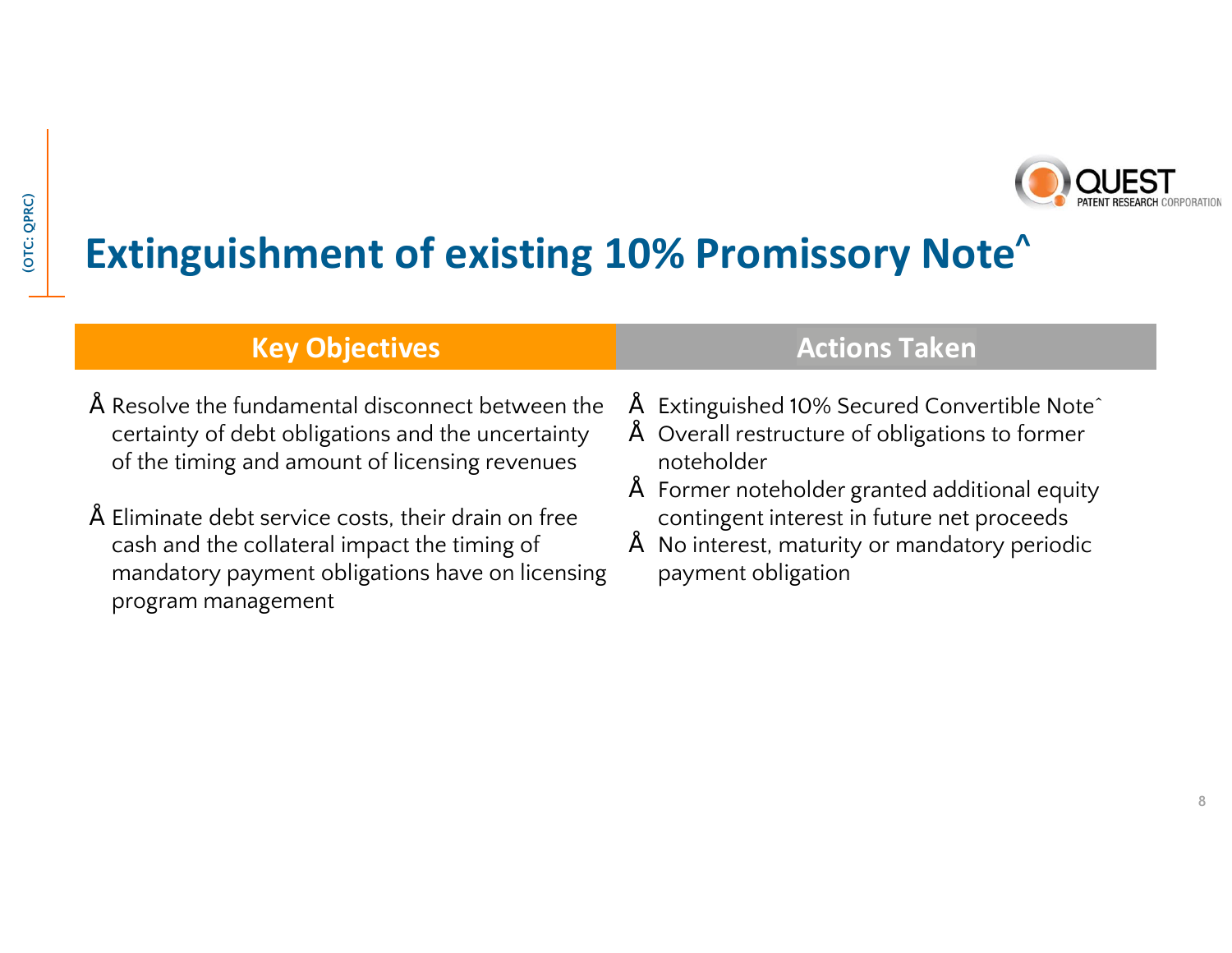

## **Management & Advisory Support**

#### **Key Objectives Actions Taken**

- Secure access to valuable human capital in order to leverage the power of both the facility and the platform in pursuit of the Company's full potential
- Do so in a manner that shares risk and aligns the interests of all stakeholders

- Added 3 industry and finance veterans to help advise and navigate the Company's various strategic and growth objectives
- Named independent board member to help provide further guidance to the Quest board
- Terms of engagement reflect a long term commitment to pursuit of success, shared risk of outcome but also shared benefit of success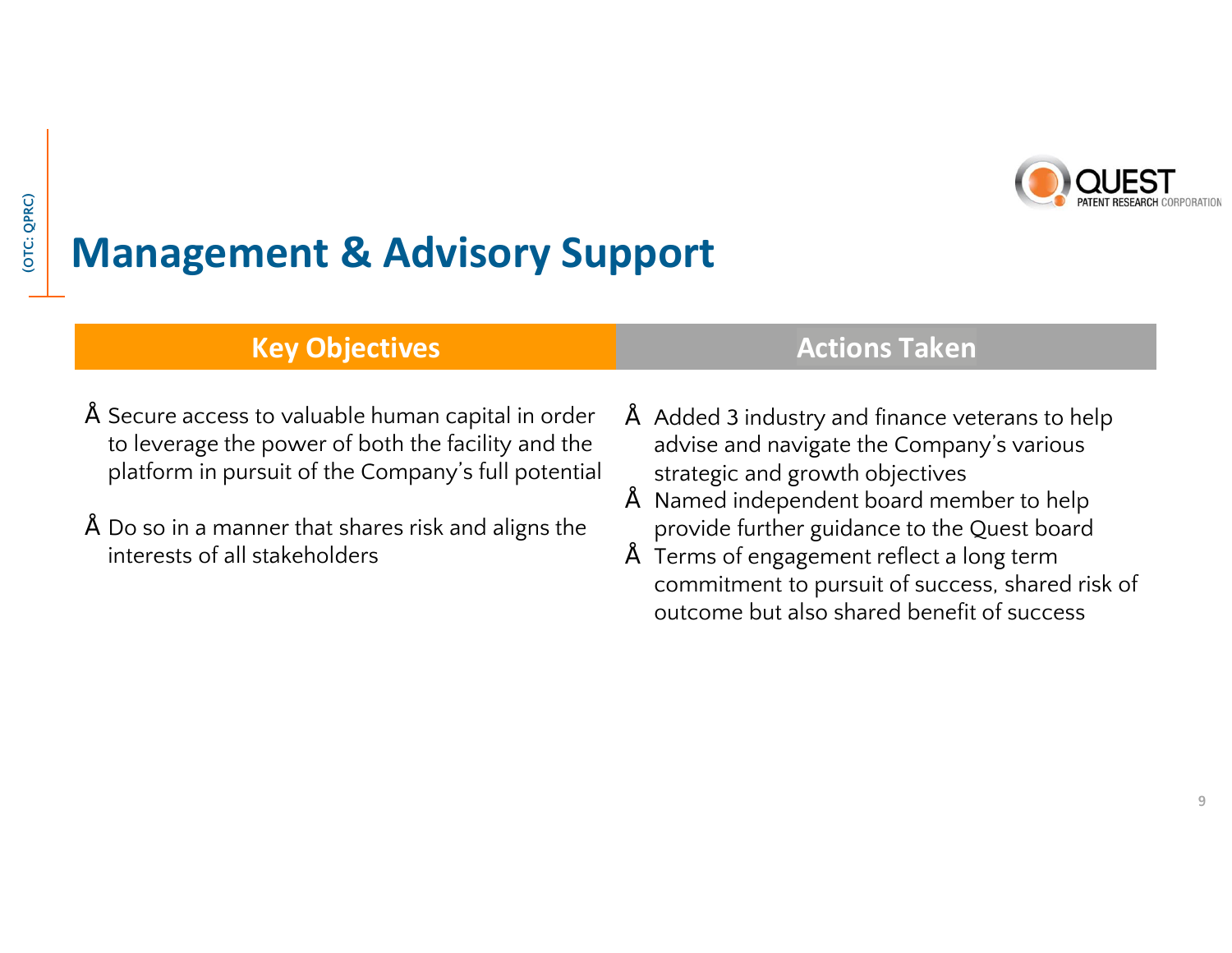

### **Collective Result**

• These actions work together to provide the flexibility for Quest to aggressively build and monetize a large portfolio of valuable IP assets:

Dedicated Capital – improved access and ability to engage across the full spectrum of opportunities, specifically larger, longer life portfolios that command higher prices Debt Extinguishment – eliminates the claim on free cash and resolves the fundamental disconnect between the certainty of debt obligations and the uncertainty of the timing and amount of licensing revenues

Scale - with capital and runway, the Company sought to secure the engagement of valuable human capital to help scale the business and fully leverage these recent developments as the company seeks to drive long-term shareholder value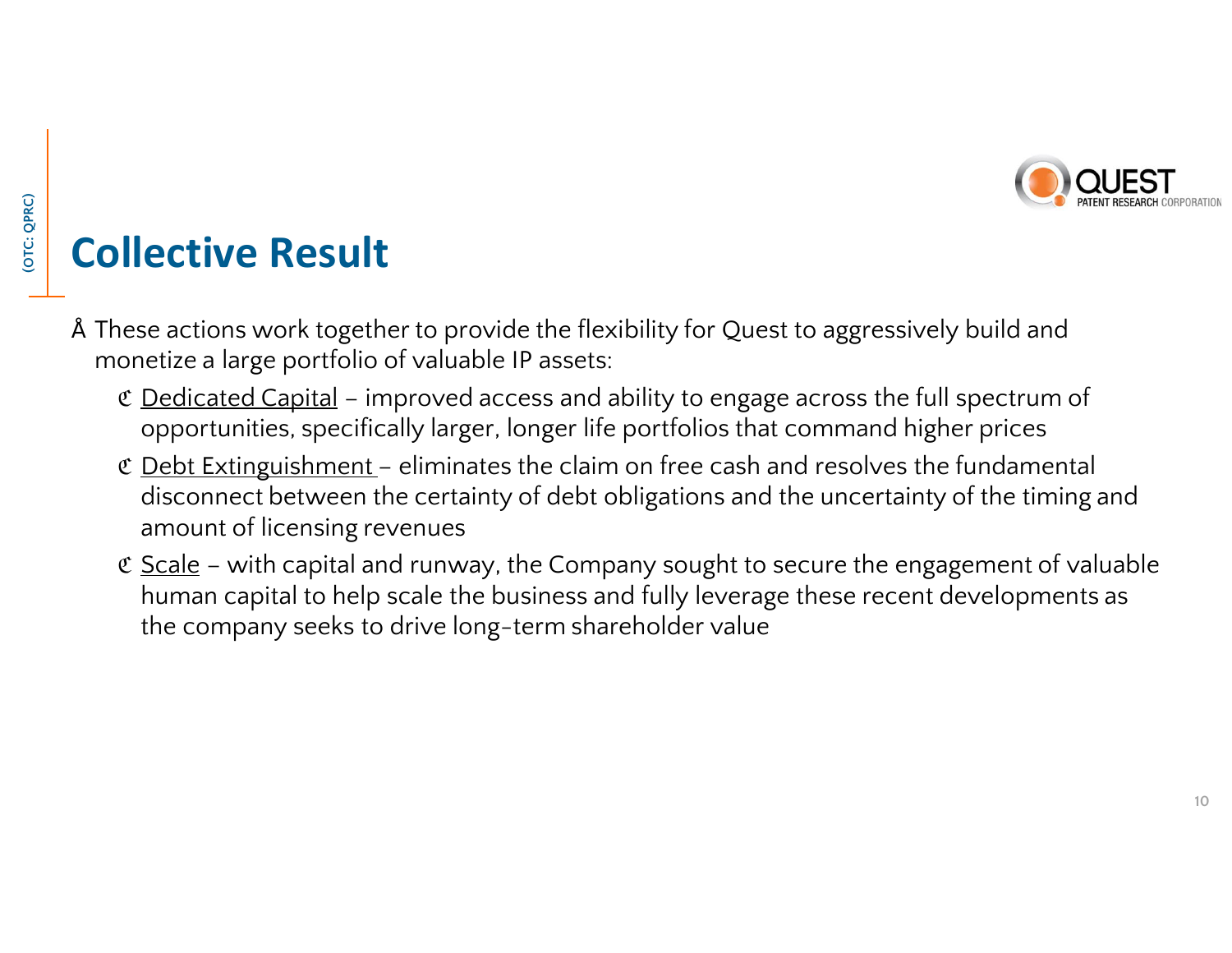

### **Summary & Conclusion**

- Our core belief in the asset class, as well as our investment thesis remains strong
- The facility and restructured obligations have the company well positioned going forward
- Our new stakeholders nationally recognized capital provider, new board member and advisors – are welcome additions and speak to a compelling shared vision for the Company
- Subscribe to website alerts and follow us on Twitter @QPRC for news and updates